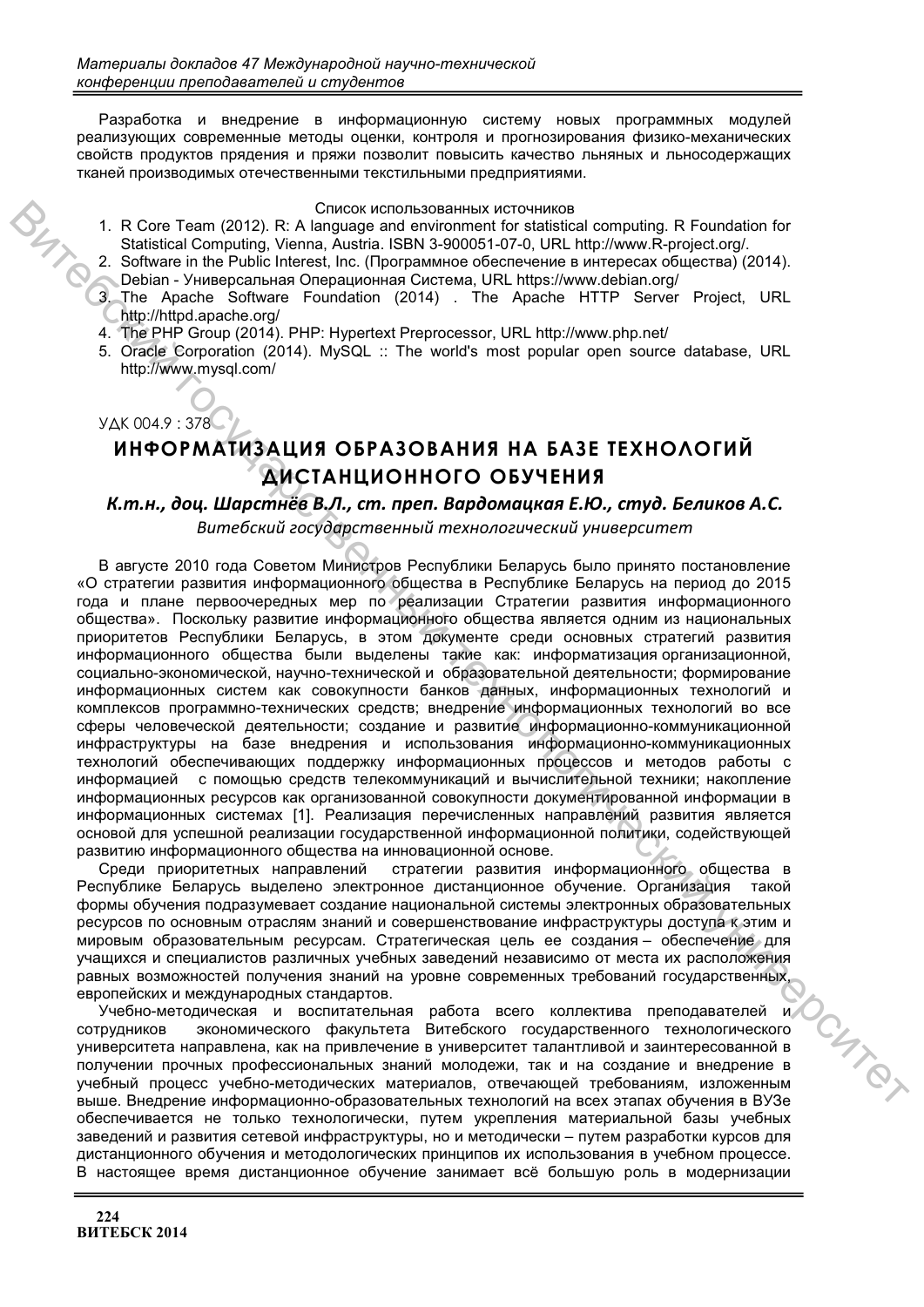образования. Дистанционное обучение (ДО) - предполагает взаимодействие преподавателя и учащихся между собой на расстоянии, отражающее все присущие учебному процессу ,<br>компоненты (цели, содержание, методы, организационные формы, средства обучения) и реализуемое средствами Интернет-технологий [2, стр.137]. Подготовка компетентных специалистов предусматривает формирование умений самостоятельно приобретать знания в условиях активного использования современных технологий информационного взаимодействия [3 с. 18]. К удобствам дистанционной формы обучения можно отнести обучение в психологически комфортной, привычной для учашегося обстановке; индивидуальные сроки и темп обучения; высокую долю самостоятельности наряду с возможностью получить помощь от преподавателя; преодоление территориальных и временных ограничений, что особенно важно для студентов заочной формы обучения.

В текущем учебном году преподавателями экономического факультета УО «ВГТУ» уже разработано и активно используется более тридцати дистанционных курсов, для студентов дневной и заочной формы обучения, реализованных в системе дистанционного обучения (СДО) Moodle (Modular Object-Oriented Dynamic Learning Environment). Эта система отличается в первую очередь своими возможностями при сравнительной простоте и удобстве использования. Интерфейс системы прост и дружелюбен, ядро системы поддерживает различные форматы размещаемых в ее среде файлов, что позволяет организовать различные формы изучения материала и контроля знаний. Кроме того, данная система обеспечивает достаточно серьезный технический уровень внедрения электронных технологий. А это помимо реализации электронного дистанционного обучения способствует формированию и развитию информационного образовательного сообщества.

Эффективность освоения учебного материала средствами электронных систем во многом зависит от методически грамотного построения содержания электронного курса. Особенностью разработанных в СДО Moodle курсов, например, по дисциплине «Компьютерные информационные технологии» часть 1 (http://sdo.vstu.by/course/view.php?id=32) и часть 2 (http://sdo.vstu.by/course/view.php?id=33) является модульная структура (см. рисунок 1). Каждый модуль курса может содержать произвольное количество ресурсов (веб-страницы, книги, ссылки на файлы, каталоги) и произвольное количество интерактивных элементов курса.



Рисунок 1 — Модульная структура курса

**BATICO**